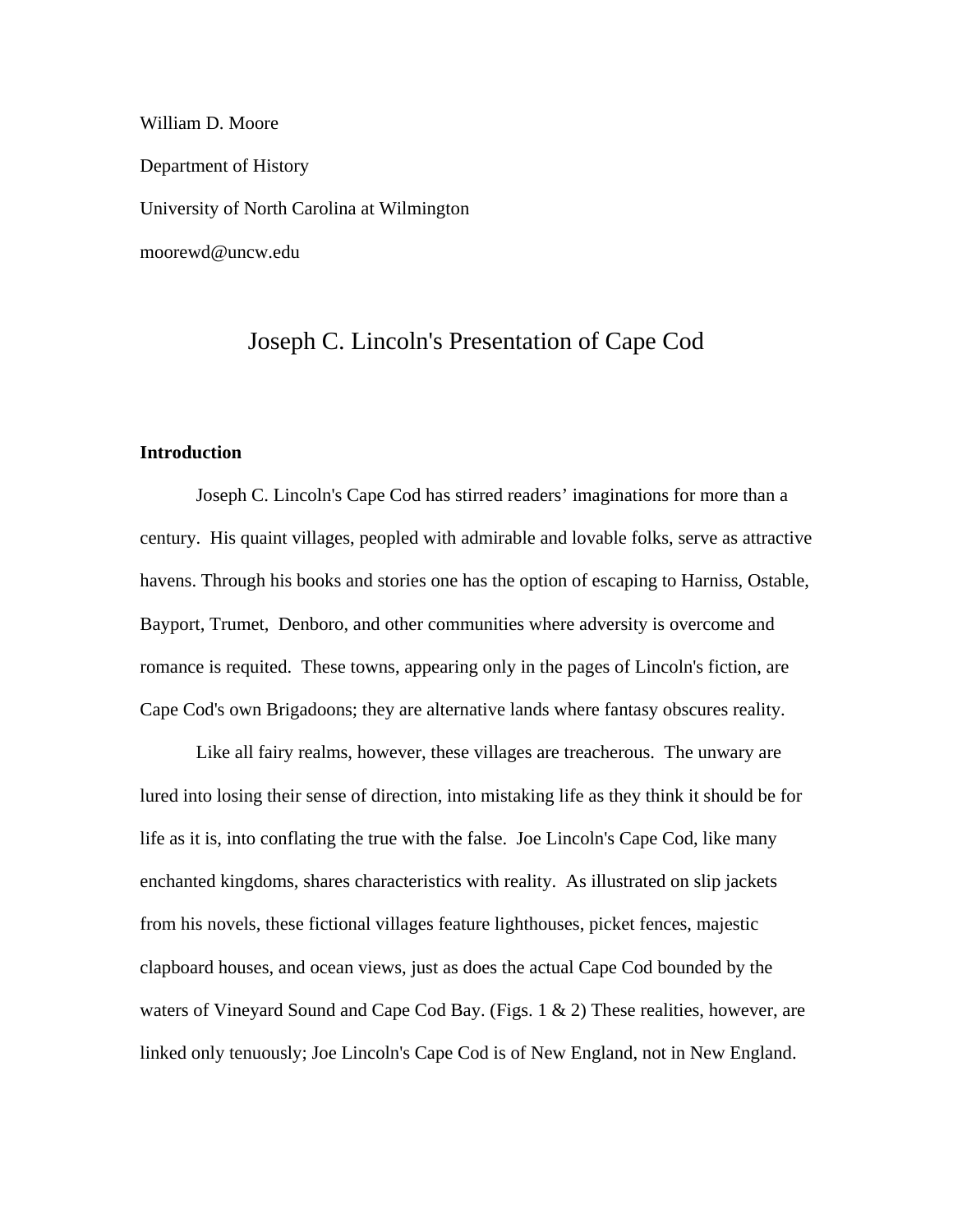Lincoln's fictional Cape Cod was meant to represent New England, or what he on occasion called "Yankeedom." His portrayal, however, was selective, only superficially resembling the whole truth. In more than forty novels and countless short stories, he made his readers familiar with the region's boats, and harbors, and sand trails over pine scrub. Many defining features of New England's landscape however were purposely absent from Lincoln's vision, including, for example, the textile mills and triple decker houses which pervaded the region's urban areas. Lincoln did not omit these aspects of New England by accident or by coincidence, but rather he selected and constructed his Cape Cod in opposition to the developing New England of the early twentieth century. Lincoln proffered Denboro, Harniss, Wellmouth, and the other fictional communities as alternatives to the urban, industrial region taking shape as he was writing.

 An iconographic vision of New England has developed over the last two centuries composed of stately old houses, white churches, stone walls, and town greens. Lincoln was involved in the codification of this imaginary alternative New England, but he did not work alone. Numerous writers, illustrators, photographers, preservationists, and other culture workers spent their lives creating this attractive fiction. Authors and scholars, including Joseph Conforti, of the University of Southern Maine, James Lindgren, of SUNY Plattsburg, and Tom Denenberg, of the Wadsworth Athenaeum, are currently engaged in disentangling how this image was constructed over decades and generations. This essay is informed by their research.

 Joe Lincoln was born in 1870, during the period of national reconstruction following the Civil War, and passed away in 1944, in the midst of the Second World War. (Fig. 3) During his lifetime, both America and New England were vastly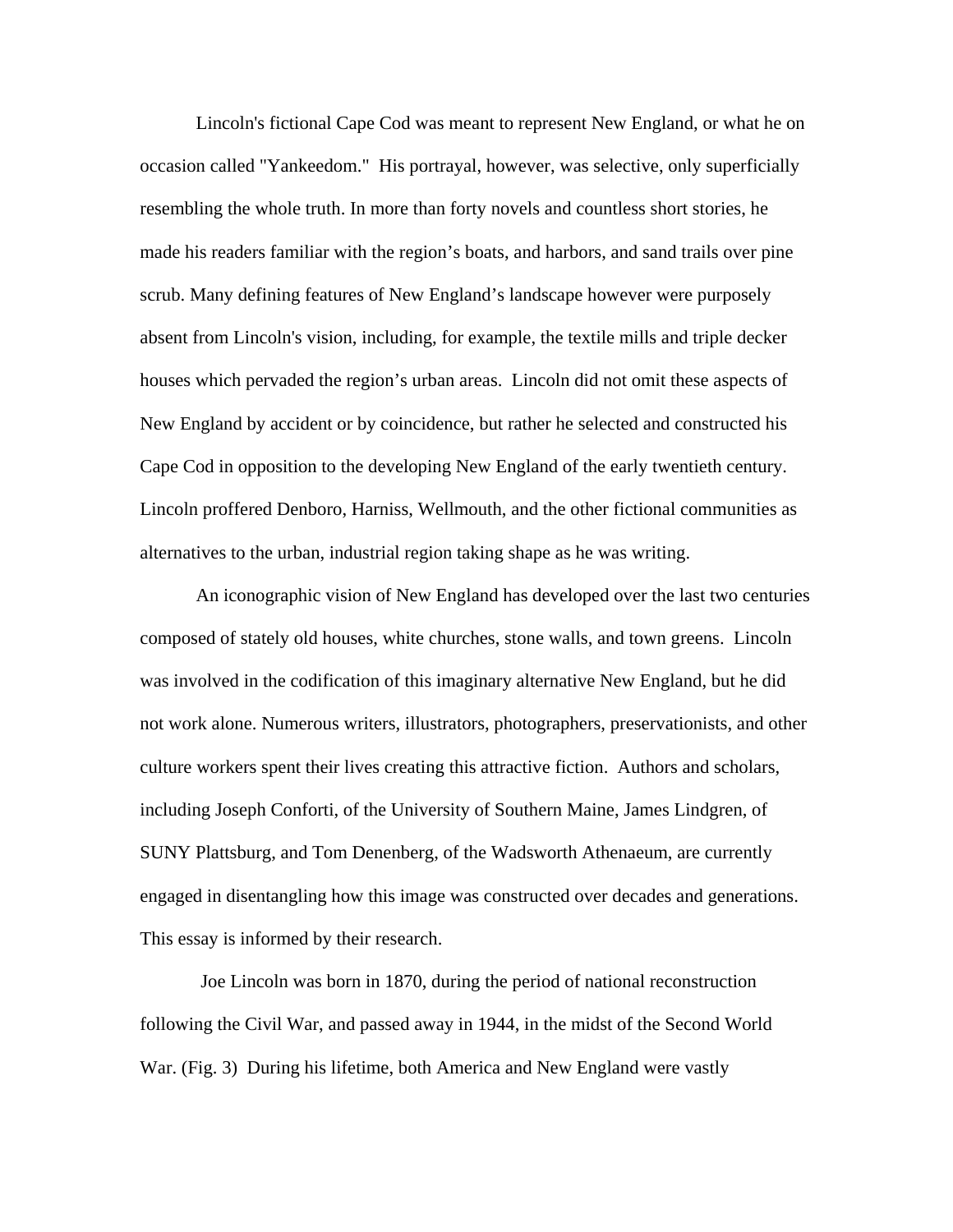transformed by technological innovations including electricity, telephones, automobiles, airplanes, and radio. The economy and the landscape also were reshaped by increasing industrialization and urbanization. Many Americans felt disconnected or alienated from their familiar surroundings. As a result, readers can appreciate Joseph Lincoln's portrayals of Cape Cod more complexly by situating them within the strains of twentiethcentury antimodernism that shaped the ways in which New Englanders viewed themselves in these years.

 During the period in which Lincoln wrote most prolifically, between 1904 and 1944, many Americans viewed the past nostalgically as a simpler time in the nation's history. The First World War marks a breaking point between two different, but related, strains of this phenomenon. Before the War, portrayals of old time New England were reactions to the forces of immigration and industrialization which were transforming the region. Following the armistice, the nation was more tightly bound together and New England's regional identity came to be asserted as a remedy against the crass commercial qualities of a nascent national culture. Joe Lincoln's "Cape Cod Yarns" were part of the warp and weft of a carefully crafted New England identity; his books both shaped and were shaped by this culturally constructed idea of "Yankeedom."

#### **Cultural Background**

Throughout the second half of the nineteenth century, European immigration radically altered the population demographics of New England. Initially, the immigrants were Irish and German; as economic failures and political stresses shifted, after the 1890s they largely came from eastern and southern Europe. Many middle-class New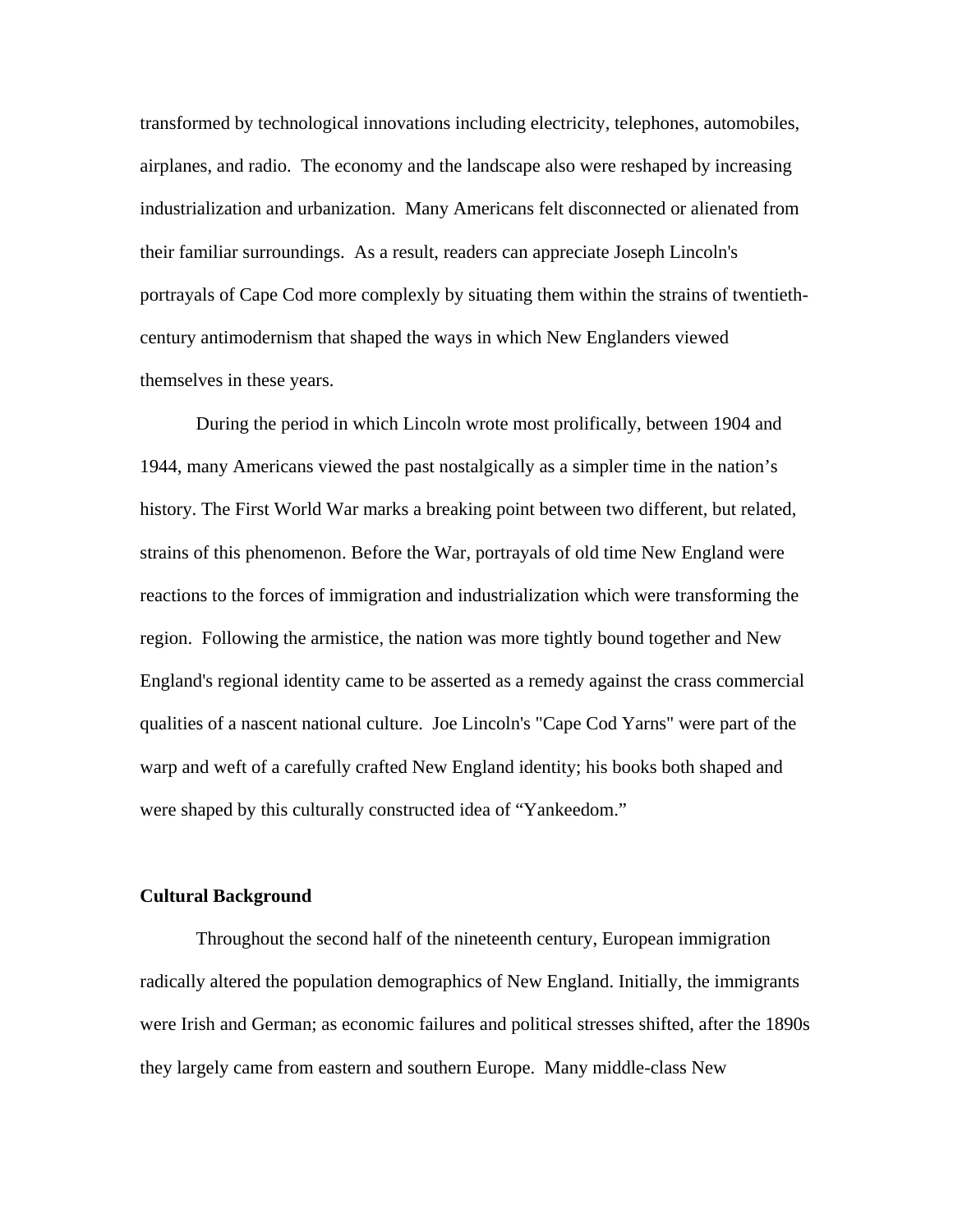Englanders of English background were threatened by these newcomers. As early as the 1870s, Harriet Beecher Stowe, author of *Uncle Tom's Cabin*, waxed nostalgic for "our New England villages in the days when its people were of our own blood and race, and the pauper population of Europe had not yet been landed upon our shores." In 1893, Samuel Adams Drake, a popular historical writer, complained that the area surrounding Paul Revere's house in Boston's North End was foreign territory. Using language that is objectionable to modern ears, he wrote, "The atmosphere is actually thick with the vile odors of garlic and onions - of macaroni and lazzaroni. The dirty tenements swarm with greasy voluble Italians. One can scarce hear the sound of his own English mother-tongue from one end of the square to the other." In 1905, John Fitzgerald, the Democratic Party candidate for Mayor of Boston and grandfather of a President of the United States, startled the Yankee Brahmin power structure by declaring, "Boston is an Irish City . . . New England is more Irish today than any part of the world outside of Ireland." Barret Wendell, a Harvard professor, bemoaned "We Yankees are as much a thing of the past as any race can be. America has swept from our grasp. The future is beyond us."

 Industrialization was intimately tied to immigration. New England's factories and mills, which enriched their Yankee owners, could not have prospered without immigrant labor. The new work patterns within the factories, however, radically shifted networks and status within New England communities. Workers no longer knew their employers. They were no longer tied by anything other than an economic relationship. To use the jargon of classic European sociology, *gemeineschaft* had transformed into *geselleschaft*; community had been replaced by society.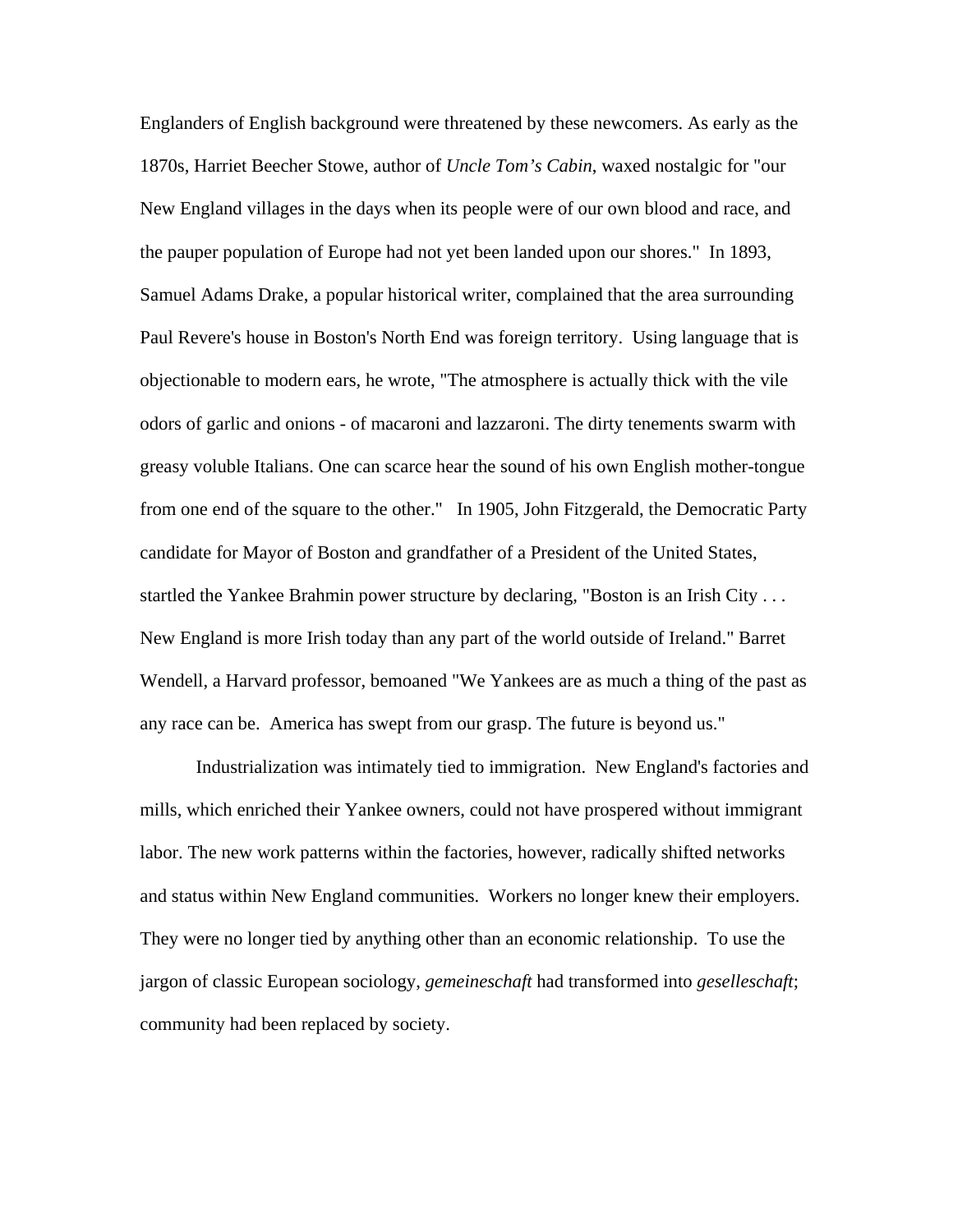Moreover, the old ideals of hard work and determination no longer held promise of economic success. Working in a factory on a single-purpose, dedicated machine yielded nothing other than more days of work on that same machine. Labor unions, evolved from working conditions in large scale manufacturing, further divided society along class lines.

In reaction to this new social order, a number of cultural figures, including Alice Morse Earle, an author who has been deemed the mother of American material culture studies, and William Sumner Appleton, the founder of the Society for the Preservation of New England Antiquities, began to imagine a better, finer, New England. They pictured a New England without immigrants or factories. These individuals created what the architectural historian Dell Upton has called an "ancestral homeland." Ancestral homelands, Upton explains "are invented traditions, in which the selective recall, exaggeration, and sometimes outright fabrication of traditional practices are used to define a distinctive, territorially based cultural identity for a nation or some fragment of one." In this formation, New England was not a burgeoning multicultural, industrial region; rather it was the quiet, artisanal country inhabited by the Anglo-Saxon descendents of the Puritans.

 Wallace Nutting, a Harvard-educated Congregational minister, is notable among the purveyors of this carefully edited version of reality. Nutting, a near contemporary of Joe Lincoln's, was an entrepreneur and artist who worked in many mediums. Starting in 1904, about the same time that Lincoln began to publish seriously, Nutting created photographs, ran historic museums, and marketed reproduction period furniture. In all of Nutting's presentations, immigration, industrialization, and the twentieth century were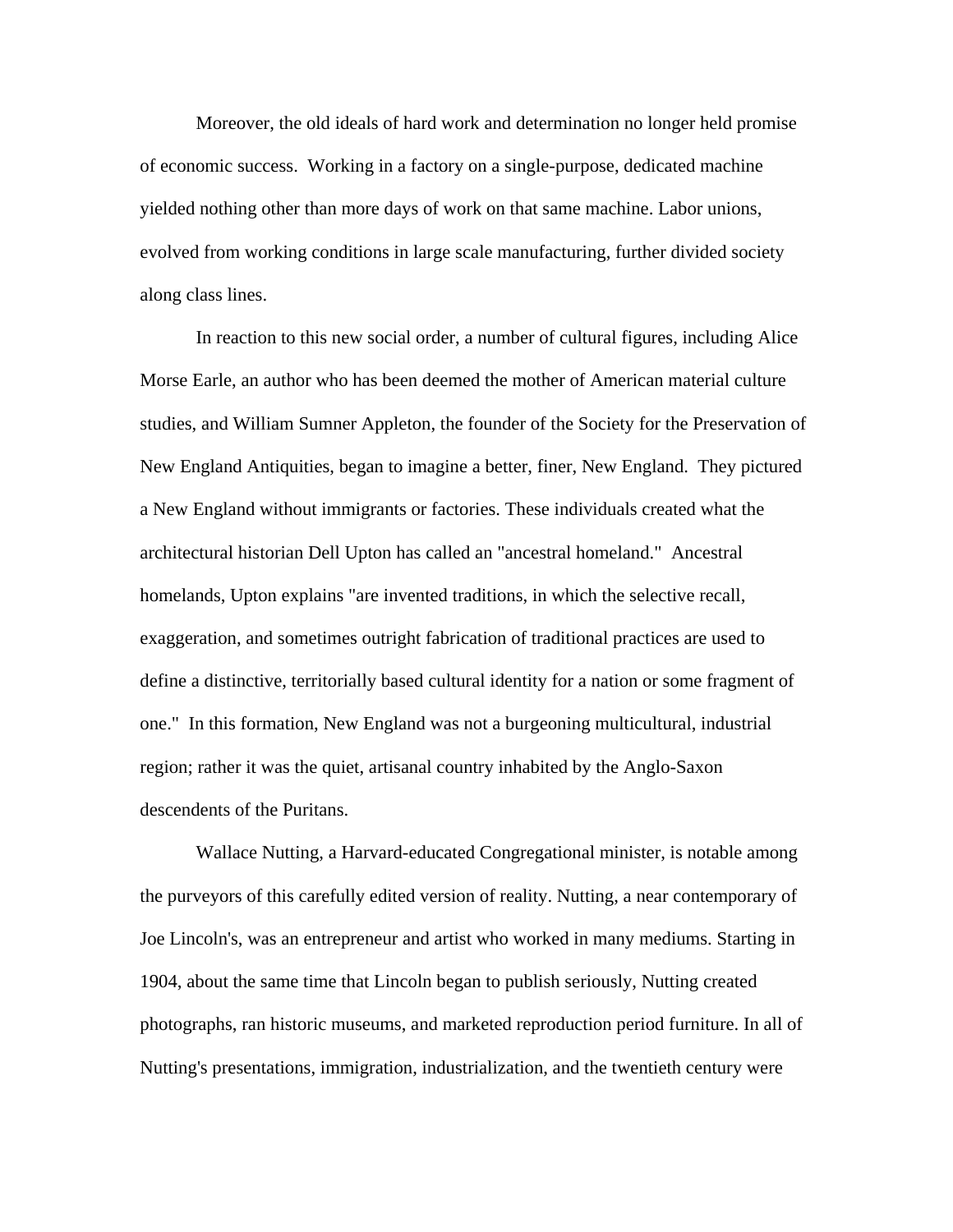carefully kept out of the view finder. Simultaneously, however, the images were presented with crisp, photographic accuracy. Because the details are scientifically presented as factual, they ask the viewer to comprehend them as documentary.

## **Joseph C. Lincoln's Cape Cod**

Having been born in the Cape Cod town of Brewster in 1870, Lincoln was forced to leave the peninsula as a child when his mother, widowed when her husband was lost at sea, relocated them to the urban, immigrant, industrial community of Chelsea, Massachusetts. Joe returned to the Cape, the land of his forbears, during summers. In 1923, Lincoln was quoted as saying that during those sojourns "he rode the old stage coach from Harwich to Chatham; he knew the lightkeepers, the fishermen, the life savers, and the cracker-box oracles in the village stores. The perfume of the green salt meadows, the pungent pines and bayberries . . . the fishing boats, dripping nets, the mighty surge and thunder of very existence." As he found his way professionally, first as an illustrator, then as a poet and editor, and finally as a novelist, the author continued to envision old Cape Cod as an Eden from which he had been expelled by economic necessity.

 Cape Cod, because of geography, had largely been bypassed by the economic and social forces which had transformed much of New England. Southeastern New England had been the cradle of the industrial revolution in the United States because of its falling water. Streams traveling down hill had fueled cotton mills in communities like Pawtucket, Fall River, and the Blackstone River valley. Cape Cod had no significant descents of water upon which to build factories. Without employment, there was nothing to draw immigrants from urban centers like Boston, New York, and Providence where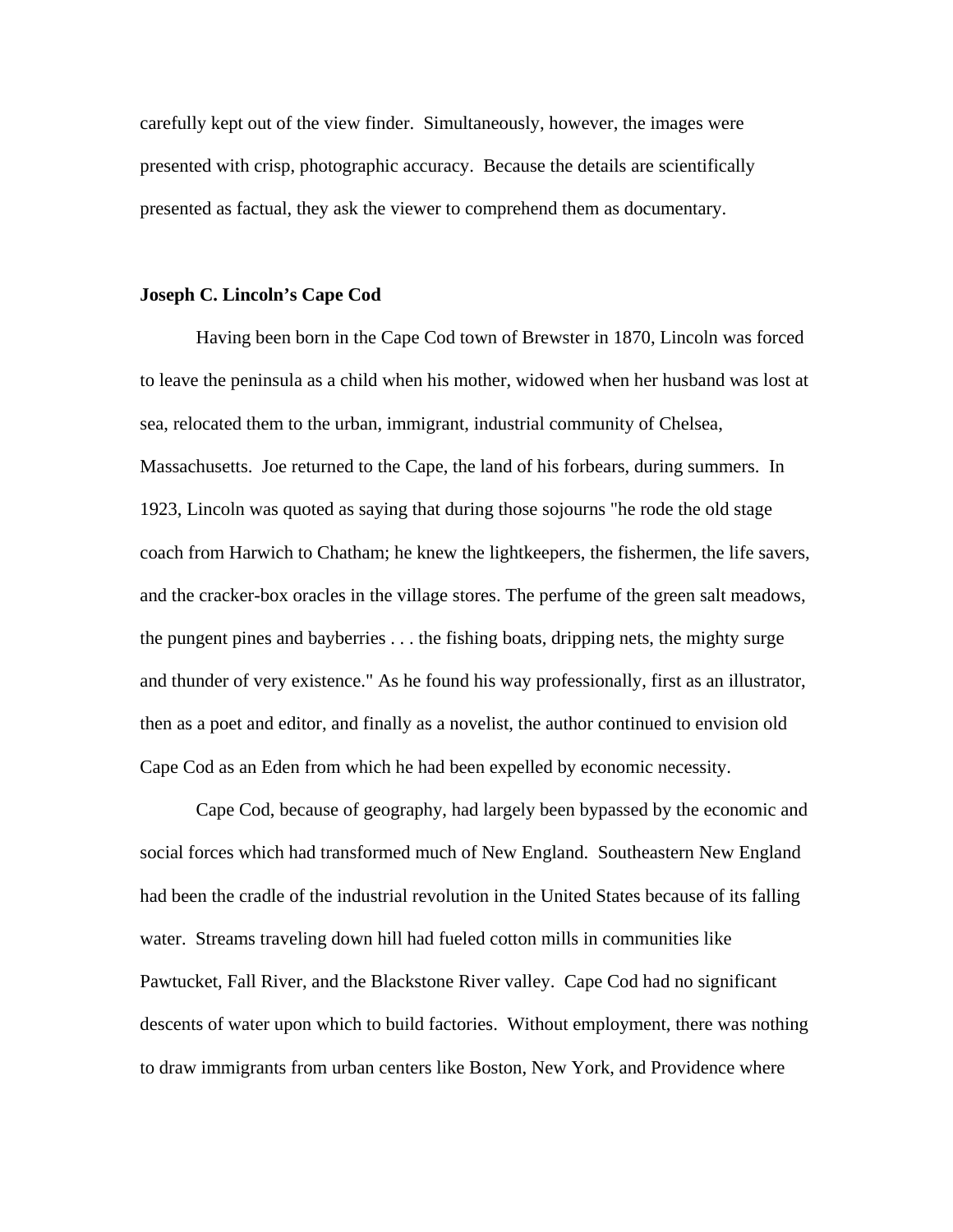they disembarked from the vessels that brought them across the Atlantic. Without a population influx, the communities on the Cape stayed small. In short, Cape Cod became an economic backwater. At the end of the nineteenth century, the writer Charles Nordhoff noted that "a moderately flush Wall Street man might buy out half the Cape and not overdraw his bank account."

 As a marginal region change was stifled. The population remained relatively homogenous, derived from Protestant Anglo stock, and villages continued to be places in which everyone was tied by kinship, social obligations, and shared culture, as well as by economic links. In the field of historic preservation, practitioners jokingly say that there is nothing better than economic depression for the preservation of historic fabric; lack of money suppresses change.

 When Lincoln reached his initial maturity as a writer then, in the first decade of the twentieth century, Cape Cod functioned for him as the parlor of a colonial edifice did for Nutting. Cape Cod became a place in which the forces of change could be denied or ignored, a place in which it could be argued that the spirit, the essence, of New England had been retained. Historian John R. Stilgoe argues that in this period "natives of the coastal realm seemed somehow a rediscovered population descended directly and perfectly from the gunkholing Pilgrims who had settled the sandy region three centuries earlier." This idea is epitomized by Lincoln's story "Payment Deferred." In this tale, a business debt owed by one Cape Cod family to another coincidentally gets settled among their descendents many generations later. In this romantic vein, one writer said of Lincoln, "He tells about plain, homely people and brings out their most lovable characteristics that are hidden behind rough exteriors, who are quick to recognize sham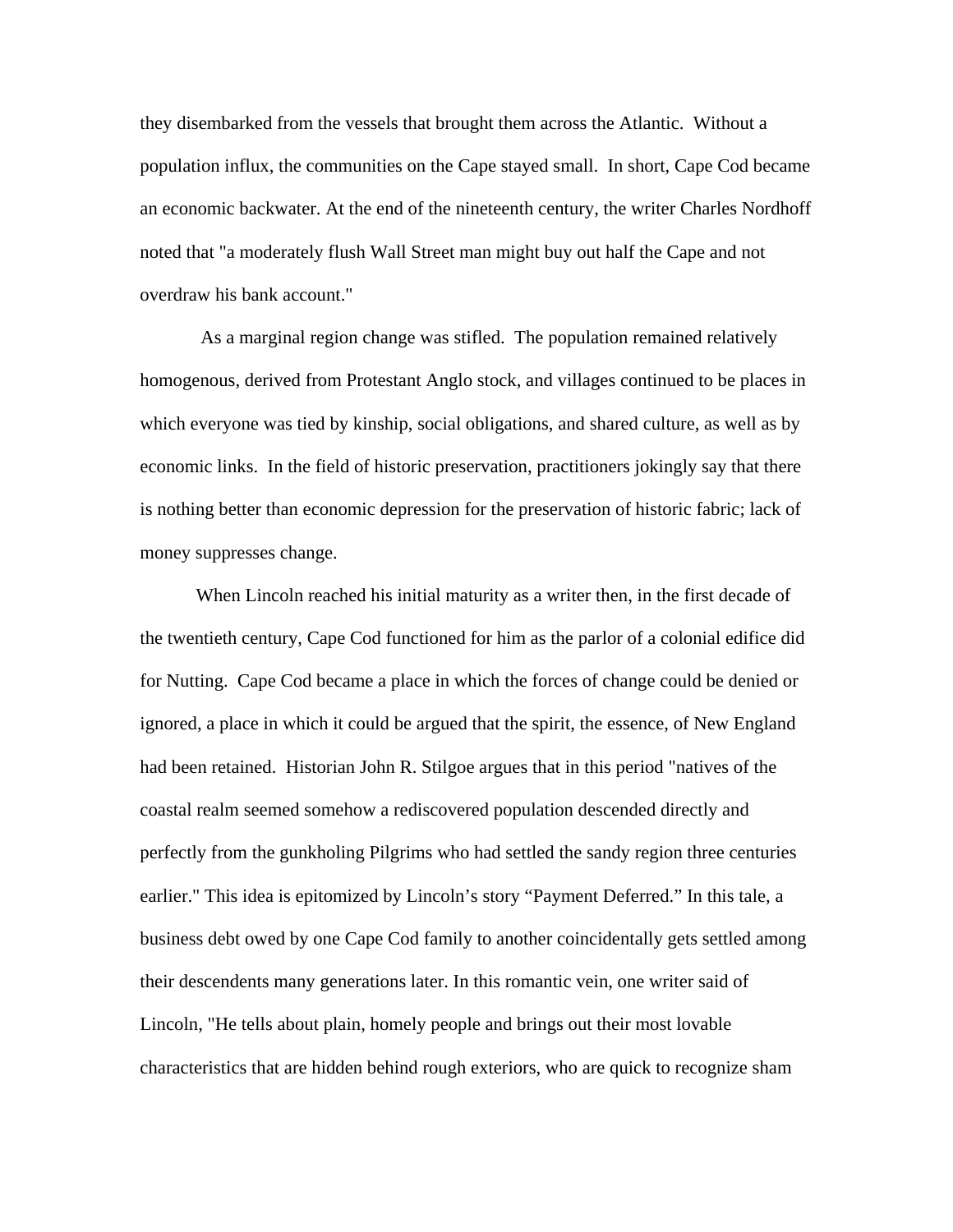and deception and to puncture balloons of pride and pomposity." This description encapsulates how New Englanders view the supposedly unchanging character of the region's inhabitants. The essential Yankee is perceived as grounded, as perceptive, as clever, as possibly unsophisticated or unfashionable, but always as virtuous.

 In making this representation believable, Lincoln used detail as cunningly as Nutting. Whereas the photographer dressed his models in gowns of the colonial period and furnished interiors with antiques to maintain his illusion of time standing still, Lincoln similarly used landscape, material culture, folkways, and language to buttress the verisimilitude of his stories. The novels are filled with intricate, explicit descriptions of the Cape. He delineates the natural and cultural landscapes of the region. He tells us exactly what furniture people had in their houses, how it was arranged, and what they ate.

 During his life, much of the criticism of Lincoln's writing focused on the accuracy of his descriptions. Writing in the *Cape Cod Magazine* in 1915, for example, L. C. Hall stated, "No man who has not had an intimate acquaintance with the people and localities of which he had written could ever have depicted so faithful narratives of Cape Cod personalities and local characteristics as they were a generation ago." Similarly, in the present, Stilgoe writes "Lincoln's descriptions of objects in space seem as realistic as any in contemporary non-fiction." Lincoln himself reported, "In attempting to transcribe the habit of language I have made it a rule never to use an expression or idiom I have not heard used by a native of the Old Colony." As a result of his careful writing, even though he based his figures upon types rather than upon individuals, readers often wrote to him to confirm that particular characters were based upon their neighbors.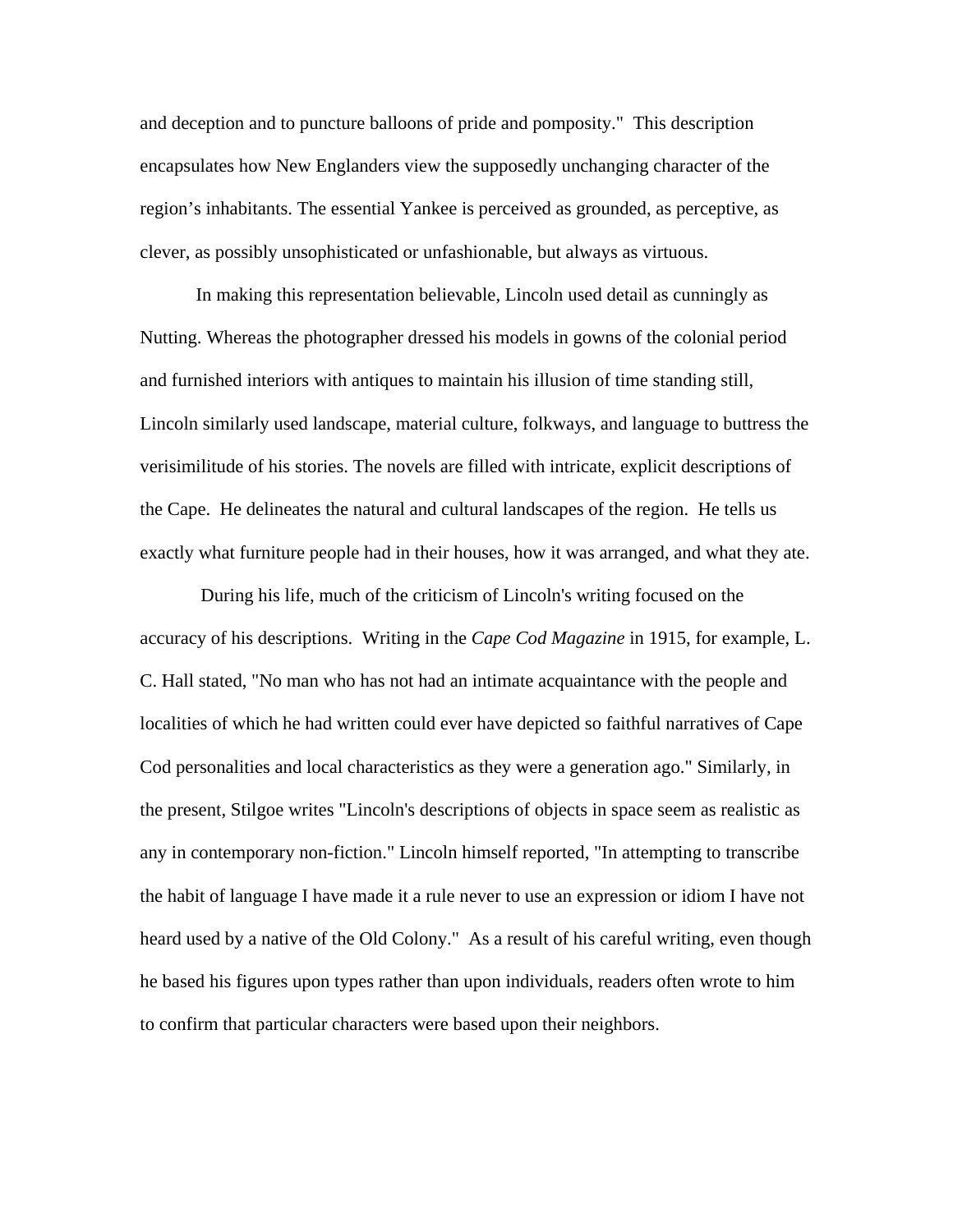Even Cape Cod however, could not avoid the effects of the Great War. With the entrance of the United States into the First World War, the federal government applied Progressive political ideals to national policy. The War Industries Board managed the national economy, income tax went from being a relatively minor part of the national budget to the most important source of revenue, and the Committee on Public Information shaped public opinion through government propaganda. These national efforts also forced many Americans to view ethnicity differently; some immigrant populations began to be accepted as "Americans" as long as they served the national cause. The War enhanced national cohesion.

 The reality of assimilation, however, went hand in hand with the ideal of patriotic service. During this time Americans could not eat sauerkraut; they were pressured to dine on victory cabbage. Schools dropped classes in foreign languages. Ethnic genetic identity, during this period, was separated from ethnic cultural identity. It was acceptable to have an ethnic name and foreign blood, as long as one acted "one hundred percent American."

 Joe Lincoln made his contribution to this discourse through his novel *The Portygee*, which was first published serially in *The Delineator* and then as a book in 1920. Catching the tenor of the era, this book outsold all Lincoln's books published previously. The novel addresses the tribulations of Cap'n Zelotes Snow whose orphaned grandson, Alberto Miguel Carlos Speranza, comes to live with him. Speranza is the son of Snow's daughter who married a Spanish opera singer against her parents' wishes while she was away at school, and thus symbolizes social transformations taking place off of the Cape. The proud Cap'n Snow initially has trouble accepting his grandson, calling him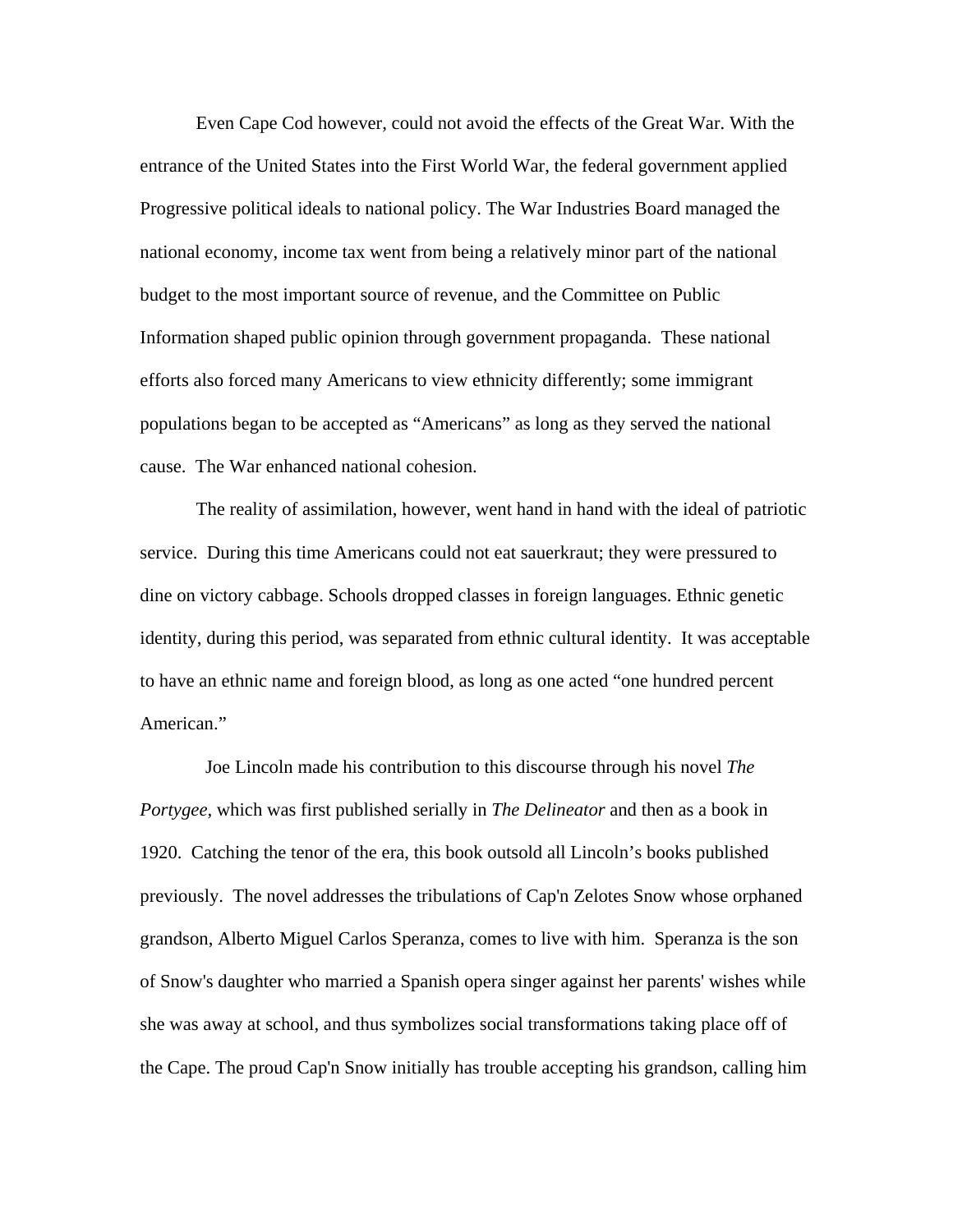a half-breed, and describing him as descended from a "Portygee," and, in terms reminiscent of Samuel Adams Drake, a "macaroni eater." In the volume's twenty chapters, however, Alberto Speranza proves himself worthy of his grandfather's love by volunteering for the Army and demonstrating a strong work ethic. Through his grandson's meritorious behavior, Zelotes Snow even acknowledges gratitude to the other soldiers who fought in the war including men with immigrant names such as Kelly or "Whiskervitch," or "land knows what more."

 The Yankee captain accepts foreign names, but not foreign cultures. Snow continues, "There's only one thing I ask of 'em, and that is that when they come here to live - to stay - under our laws and taking advantage of the privileges we offer 'em - they'll stop bein' Portygees or Russians or Polacks or whatever they used to be or their folks were, and just be Americans - like you, Al." In the same, heart-warming culminating scene in which it is revealed that Alberto Speranza will represent Harniss in the U.S. Congress, Cap'n Snow continues, "It's a pretty fine country . . . And no howlin', wild eyed bunch from somewhere else . . . are goin' to come here and run it their way if we can help it."

With this last text, Lincoln moves from the patriotism and service of the war to the paranoia and Nativism of the first Red Scare. Although Lincoln meant *The Portygee* to be a warm-hearted tale about a crotchety old Cape Codder who learns tolerance and rethinks prejudice, the novel reflects the spirit of the times which resulted in the civil liberties abuses of J. Edgar Hoover's Palmer Raids, the suppression of the Industrial Workers of the World as a labor union for miners and loggers in the Northwest, and in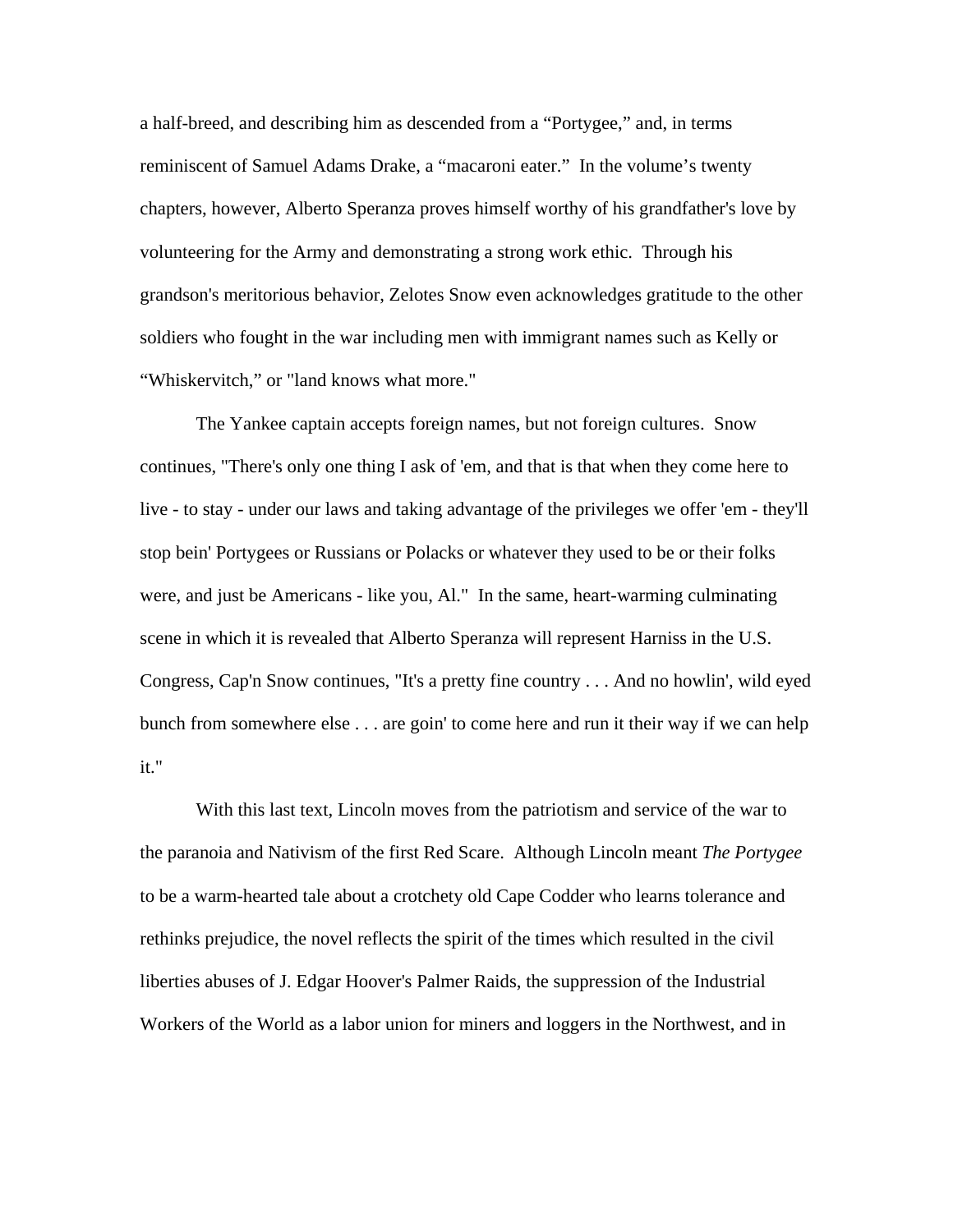the ethnically-charged questionable execution in Massachusetts of Nicola Sacco and Bartolomeo Vanzetti , two "macaroni eaters" from the city of Brockton.

*The Portygee* is probably the most politically charged of Lincoln's novels. Published at the end of the First World War, it coincides with an important turning point in how antimodernist rhetoric functioned in the United States. With the end of the inflation and labor unrest associated with the termination of international hostilities and the subsiding of the Red Scare, the United States entered a period of prosperity. New businesses based upon modern technologies flourished, including automobile manufacturing, radio broadcasting, commercial aviation, and moving pictures. All of these industries threatened old ways of life. Clara Bow, Hollywood's "It Girl," was said to represent a "New Morality."

Many Americans feared that the nation was undergoing a process of homogenization. Individuals envisioned modern, commercial culture threatening traditional regional identity. A New Yorker cartoon by John Held, Jr. from the 1920s shows an American landscape composed of hot dog stands, restrooms, gas stations, billboards, and bootleggers. In this map, the Brown Derby Deli symbolizes Los Angeles.

 Ethnicity sometimes continued to be used to decry the changes in society in the 1920s. Henry Ford, for example, who contributed as much as anyone to the breakdown of the old order with the production of his inexpensive automobiles, blamed degradations upon Jewish bankers and African American jazz singers. The Klu Klux Klan demonized everyone who was not white and Protestant. Overall however, Americans tended to fault new technologies, new ideologies, and new ways of doing business. This was the decade of the Scopes Monkey Trial and controversy surrounding the theory of evolution.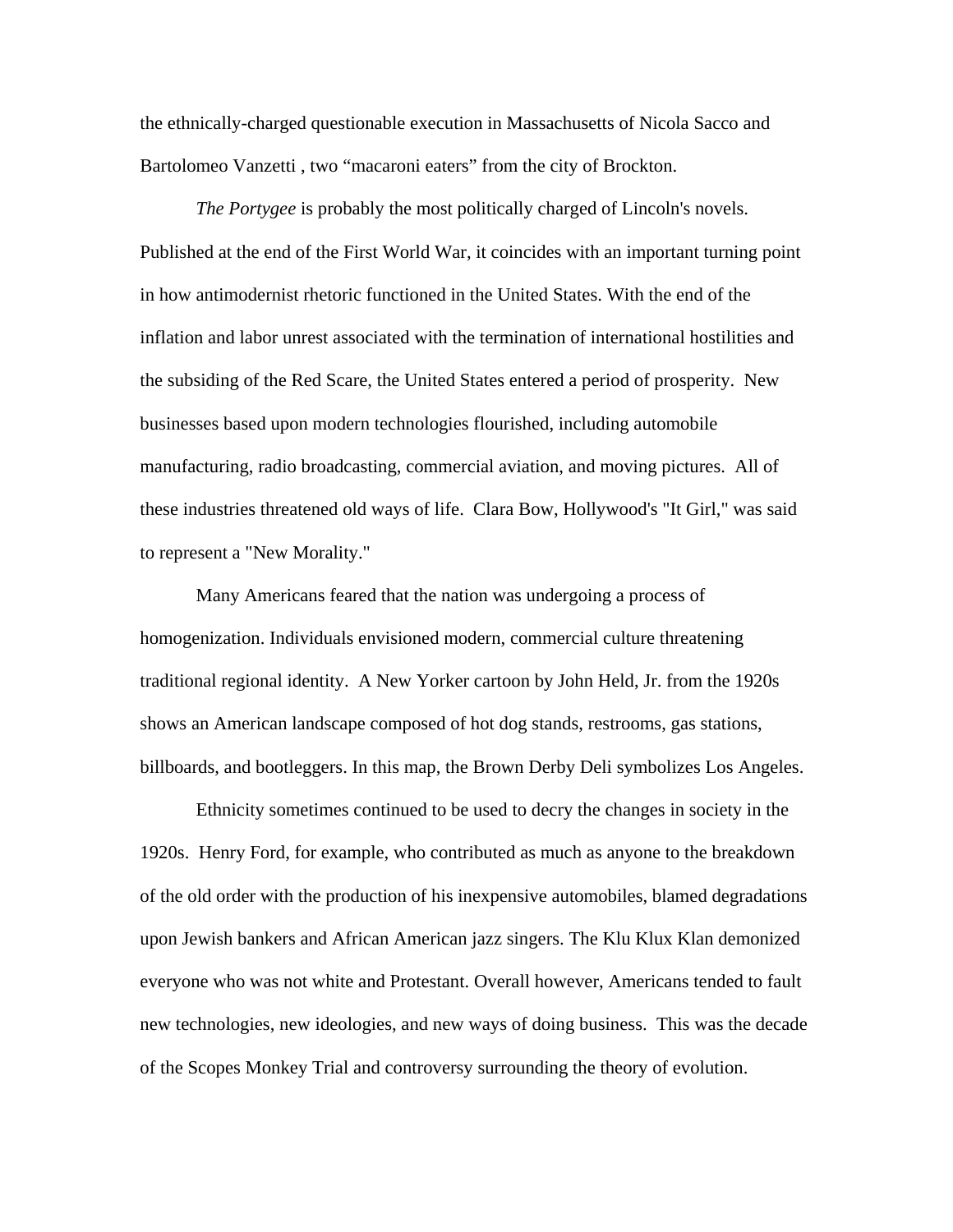"An Honest Man's Business," a short story Lincoln originally published in the *Saturday Evening Post* in July of 1927 and later anthologized in *All Alongshore*, epitomizes the author's anti-modernist tendencies. This yarn contrasts Dan Young, a carpenter in the town of Wellmouth, with Horatio "Raish" Pulcifer, of the same town, a real estate and insurance agent, seller of suits made by the Rising Sun Ready-Tailored Outfitting Company, and local representative of the Diamond City Watch and Jewelry Distributors. Predictably with Lincoln, the carpenter is portrayed as the hero and the man of business is the villain. Young works with his hands creating value for local residents and Pulcifer, rhyming with Lucifer, makes a living by convincing individuals to sign contracts.

 In this piece of magazine fiction, Pulcifer, who believes in corporations and modern entrepreneurial practices, sees individuals only as sources of business. Young, in contrast, still holds to village-based local interpersonal economics in which profit is subordinated to chivalry. He cannot stand to realize exorbitant gain at the expense of a helpless unprotected young woman. In the end, as in all Lincoln stories, virtue prevails and the hero wins the hand of the fair maiden. Yankee regional character proves stronger and more praiseworthy than the enticements of modern business. Everyone lives happily ever after in the Edenic realm of Cape Cod.

#### **Lincoln in the Context of his Contemporaries**

 In writing this parable of virtue rewarded, Lincoln once again marched in step with other individuals who were promoting a particular vision of New England. Robb Sagendorph, the founder of *Yankee Magazine*, is one of his notable contemporaries. Like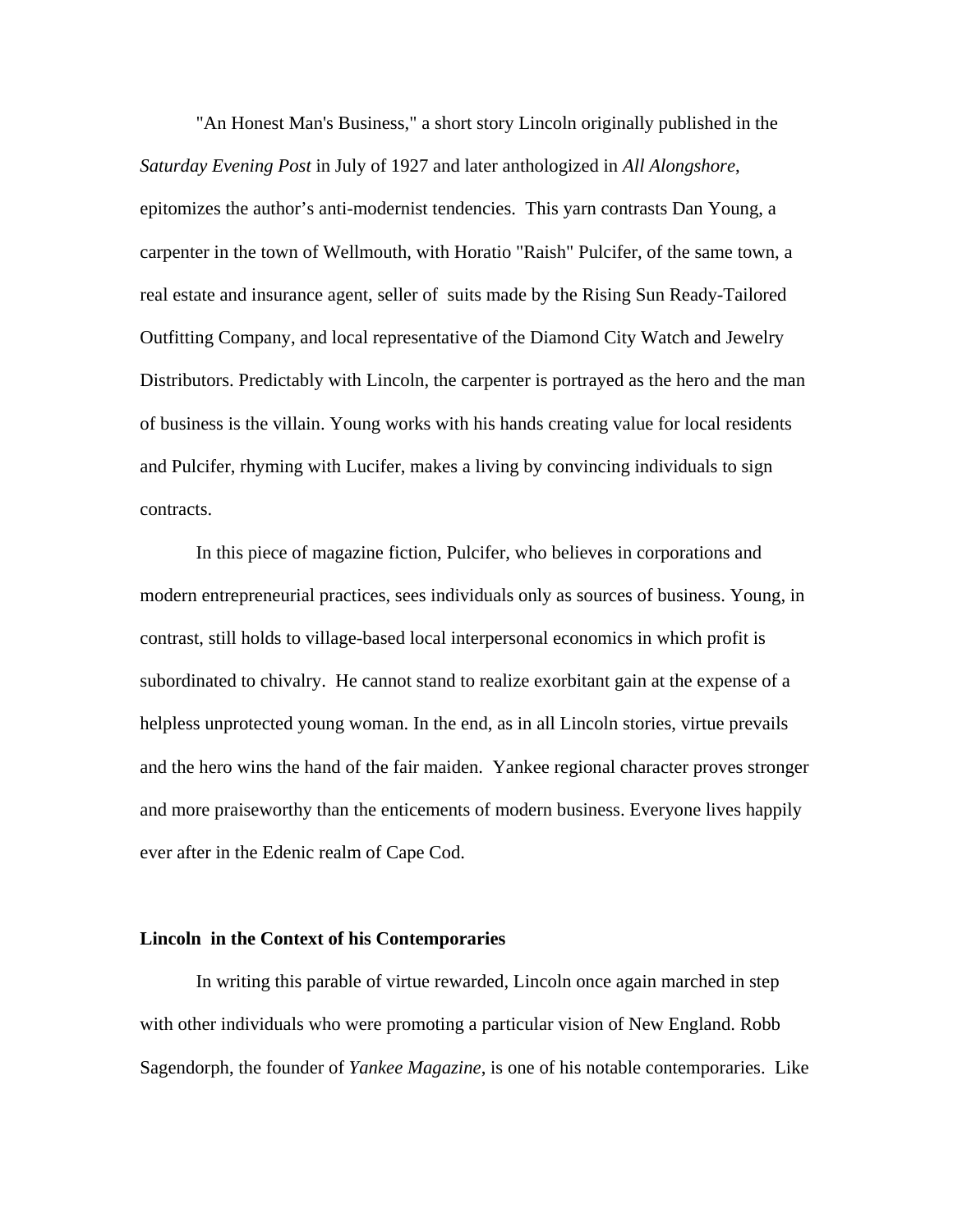Lincoln who lived most of his adult life in Hackensack, New Jersey, Sagendorph assumed the identity of the wise, rural, New Englander, although he grew up in Newton, Massachusetts, went to Harvard, and wrote for the *Harvard Lampoon*. Not an unsophisticated hick from the boondocks, upon graduation he went to business school and worked as a salesman for his family's manufacturing company. In 1930, however, during the depression Sagendorph moved from Greenwich, Connecticut, to the rural hamlet of Dublin, New Hampshire. There, beginning in 1935, he published *Yankee* as a way to fight against what he identified as the degradation of American culture. His magazine was to be "for Yankee readers, by Yankee writers, about Yankeedom." The magazine from southwestern New Hampshire was against "WPA leaf raking and crop destruction, salacious literature and salacious movies, inane radio programs and aimless automobile races" which Sagendorph suggested worked against "the real foundations of American living - ingenuity, inventiveness, private enterprise, reward for an honest day's labor, penalty for sloth." Sagendorph perceived that the commendable aspects of a New England culture based in Calvinism were being "swallered inter a sea of chain stores, national releases, and nation wide hookups."

 In fighting against these things, Sagendorph, like Lincoln, used an image of a selfsufficient man of Anglo background who lived in a region arguably unpolluted by economic and demographic transformations. Jud Hale, the longtime editor of *Yankee* and the founder's nephew, quipped that Sagendorph's image of the real Yankee was a male who was "never young and lived in either Maine or Vermont." The magazine's construction of the true Yankee was influenced by the poetic images of Robert Frost, New England's poet laureate, who like Sagendorph had reinvented himself. Born in San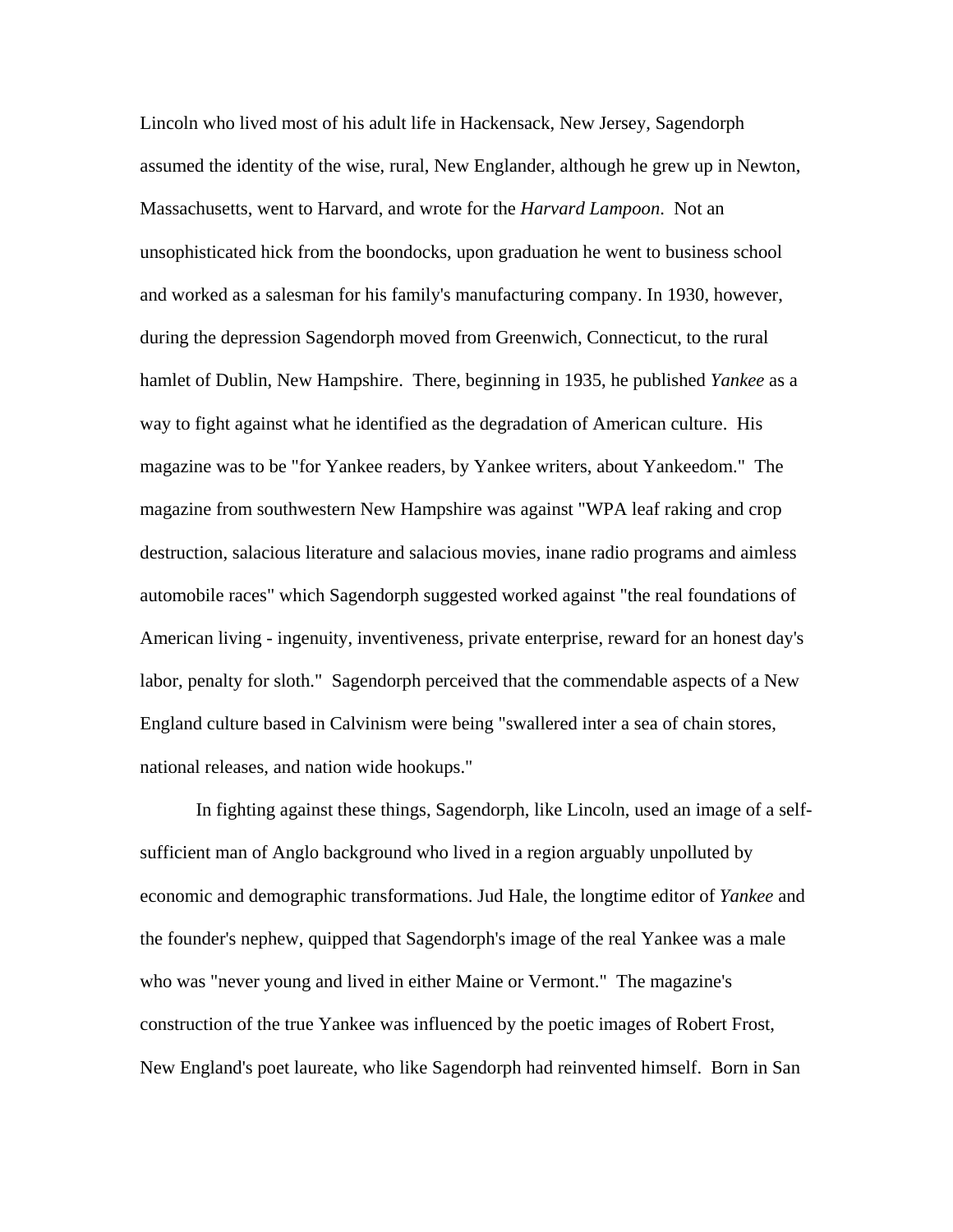Francisco and raised in urban Lawrence Massachusetts, Frost claimed in 1913 that his goal was to move to a farm "in New England where I could live cheap and get Yankier and Yankier." In his poems published in *North of Boston* and *New Hampshire*, Frost had located Yankeedom in New England's economically depressed mountains and foothills just as Lincoln had placed it on the Cape.

A number of members of the artistic *avant garde* of the first half of the twentieth century also viewed rural New England as America's ancestral homeland. The influential modernist photographer Paul Strand, for example, turned his attention to the subject in the 1940s. During the 1910s and 1920s Strand had created influential black and white photographs of machines and urban scenes that emphasized geometric forms and surface textures. Although figurative, these images leaned towards abstraction. In the 1940s while Americans fought for democracy overseas, Strand used these same artistic techniques to create a visual vocabulary in his photographs that celebrated the unchanging qualities of rural New England. Nancy Newhall, the curator of photography at the Museum of Modern Art, compiled a book of his images entitled *Time in New England.* She chose and edited classic New England writings, ranging from Puritan sermons and writings by Thoreau to abolitionist tracts, to accompany Strand's images and to emphasize continuities in the culture of the region. Strand's composition's and Newhall's text once again clung to rural New England's virtuous past, while rejecting the vulgarity of the increasingly urban, incorporated present.

 Samuel Chamberlain, a photographer approximately a generation younger than Lincoln, executed images of New England that embody themes similar to the author's subjects. Chamberlain's images were beautifully published in inexpensive editions easily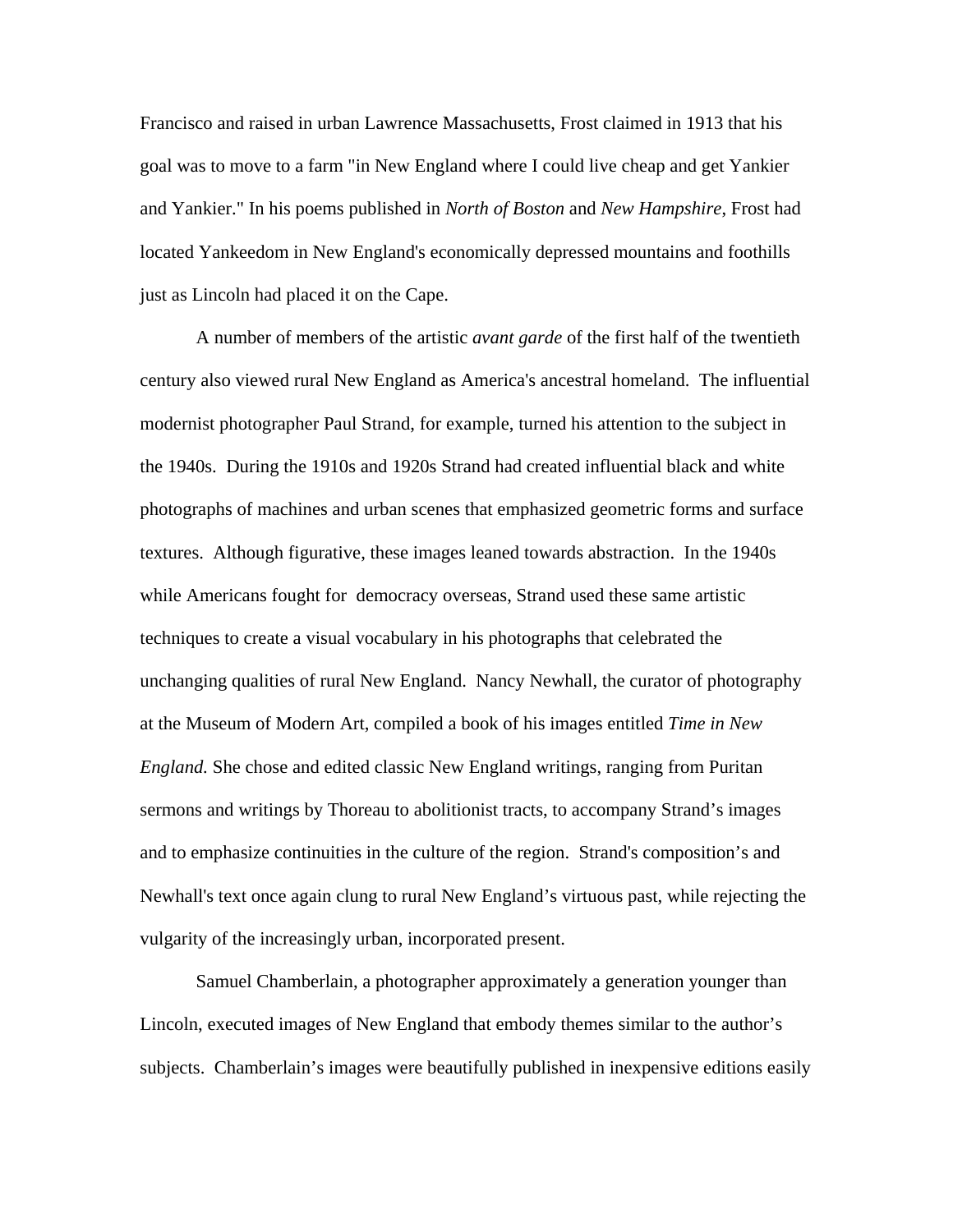sold to tourists who sought souvenirs of their sojourn in "Yankeeland." These volumes, which portrayed a landscape untarnished by rapacious twentieth century capitalism, recognized the strength of that institution by their very existence. While trumpeting the quiet dignity of old New England architecture, Chamberlain's souvenirs drew crowds of tourists to jam the roads with cars and to demand the comforts and conveniences of urban areas. Similarly, Robb Sagendorph's iconoclastic, contrarian *Yankee Magazine* has become essentially a guide to experiences where tourists and locals can find a middle ground to agree upon what qualifies as authentic regional consumables.

### **Conclusion**

Joe Lincoln's portrayal of Cape Cod celebrated the virtues inherent in isolated, homogenous, Yankee villages; ironically his work also altered these rural communities. From his home just outside New York City and his summer retreat in Chatham, he presented New England's and Cape Cod's regional values as antidotes to modern society, but he did so through modern mechanisms. His tales of local, old-fashioned virtue were nationally distributed in the innovative, advertising-driven, *Saturday Evening Post*.

 Joe Lincoln created a representation that was partially true, but his readers accepted it as completely accurate. Tourists arrived on the Cape, books in hand, from around the country looking for the characters, landscapes, and quaint individuals they had encountered in Lincoln's tales. Many readers, in the past and the present, sought to escape into the Cape Cod of Joe Lincoln's novels and stories. In a world fraught with turmoil, change, and uncertainty, the villages of Denboro, Bayport, Trumet, and Wellmouth are safe, predictable, virtuous, and unchanging.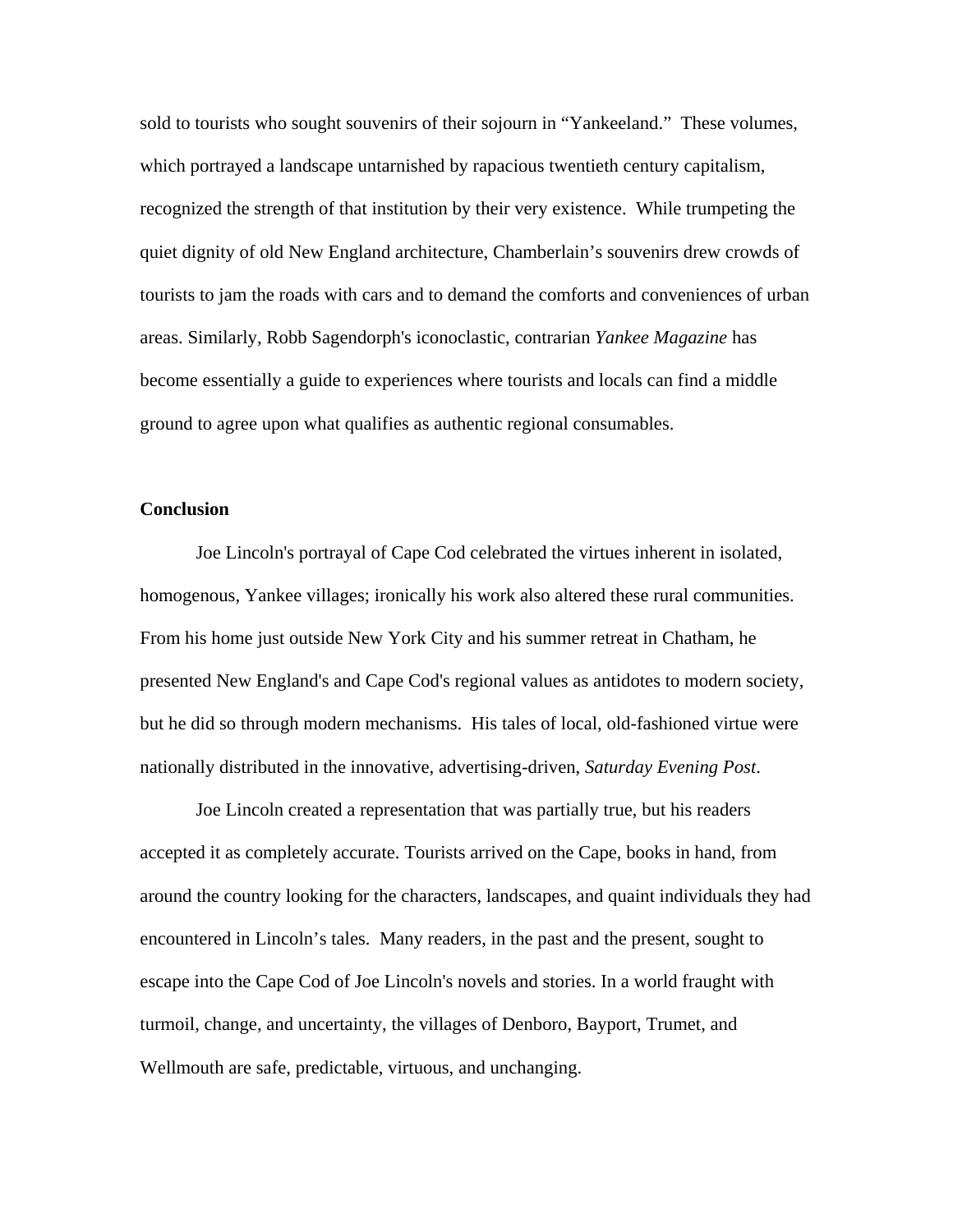Joe Lincoln's dozens of novels and numerous short stories and poems worked to commodify Cape Cod. They helped to transform a quiet, economically marginal, strip of land into a salable entity. In 1925, a businessman recognized this in *The Cape Cod Magazine*. "No little credit," he wrote, "is due to Joseph C. Lincoln for popularizing Cape Cod and creating desire on the part of strangers to come here during the summer months." Consumers found the mythical cape very attractive and locals specialized in selling them what they sought.

 By 1972, the advertised image of Cape Cod with lobsters, lighthouses, and nautical gear had become so standardized, so predictable, that the artist Roy Lichtenstein felt a need to comment upon it. In his painting *Cape Cod Still Life*, Lichtenstein, a pop artist who created images interrogating comic books and commercial culture, indicated that Americans had created an abstract iconography of Cape Cod. (Fig. 4) The genius of this work is that you cannot tell if it is based upon reality or upon a glossy, disposable postcard. In this painting, as in America's consciousness, Joe Lincoln's Cape Cod is a symbol as much as it is a place.

One wonders whether this is what Joe Lincoln intended.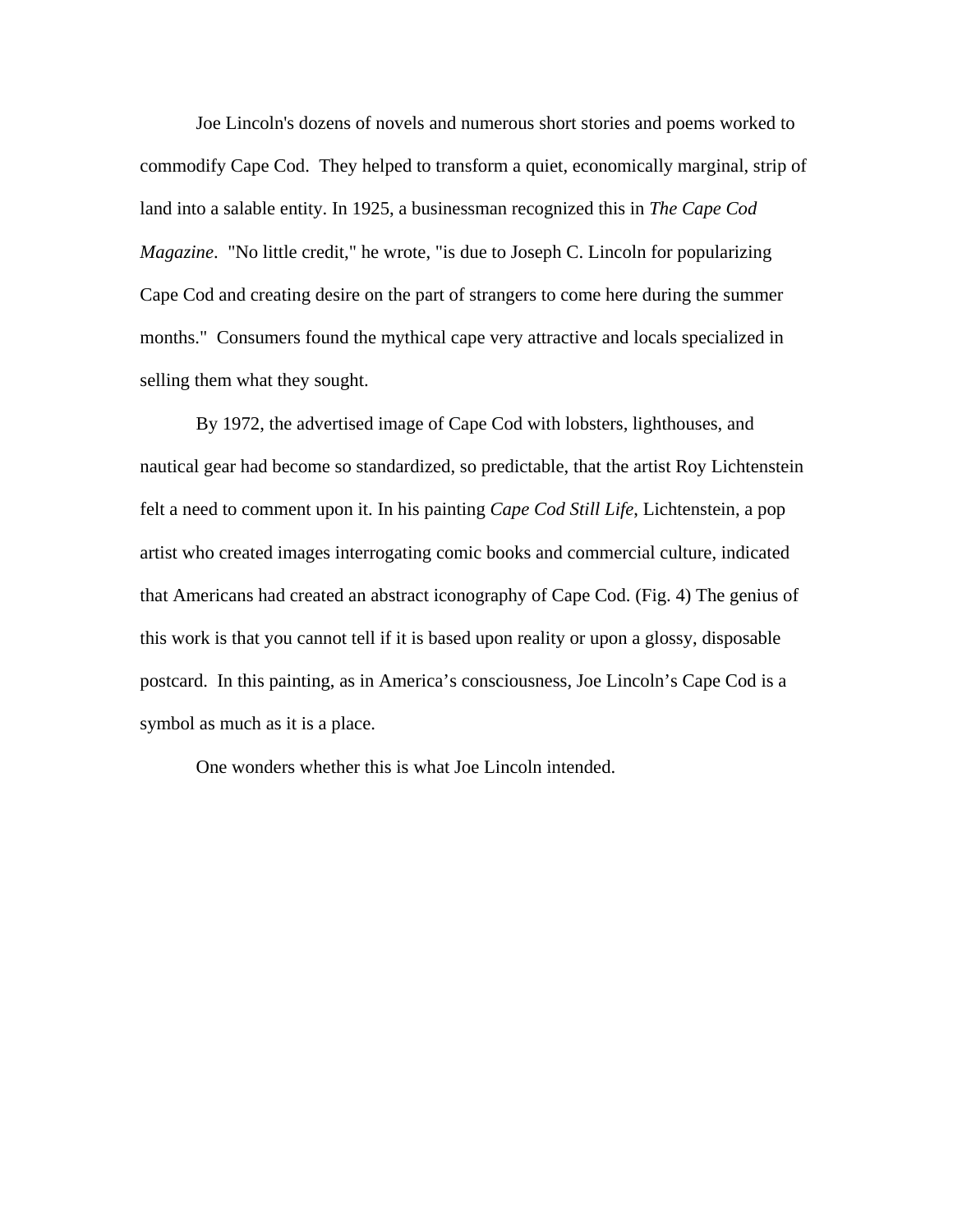

Fig. 1: Dust Jacket for *Galusha the Magnificent*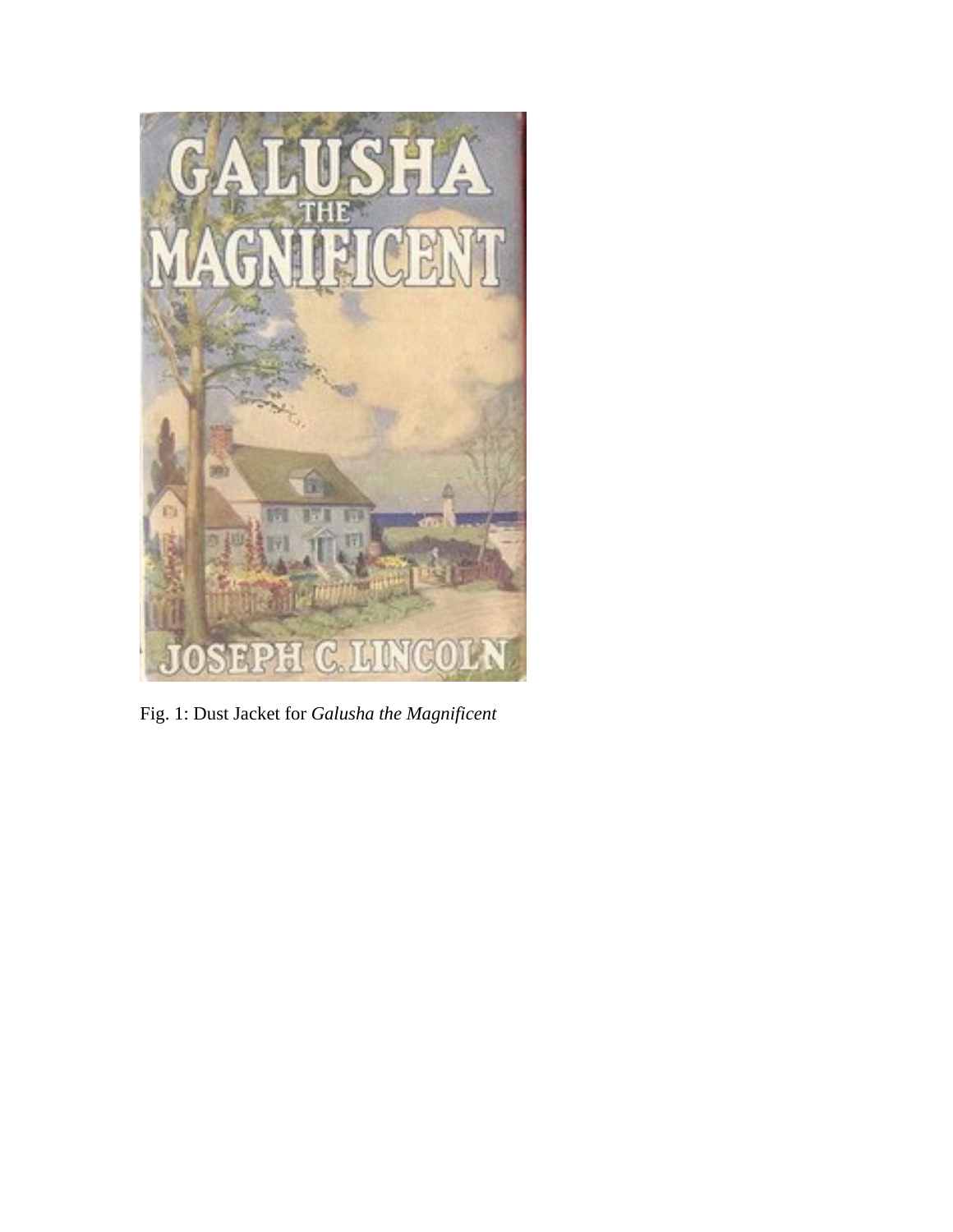

Fig. 2: Dust Jacket for *Shavings*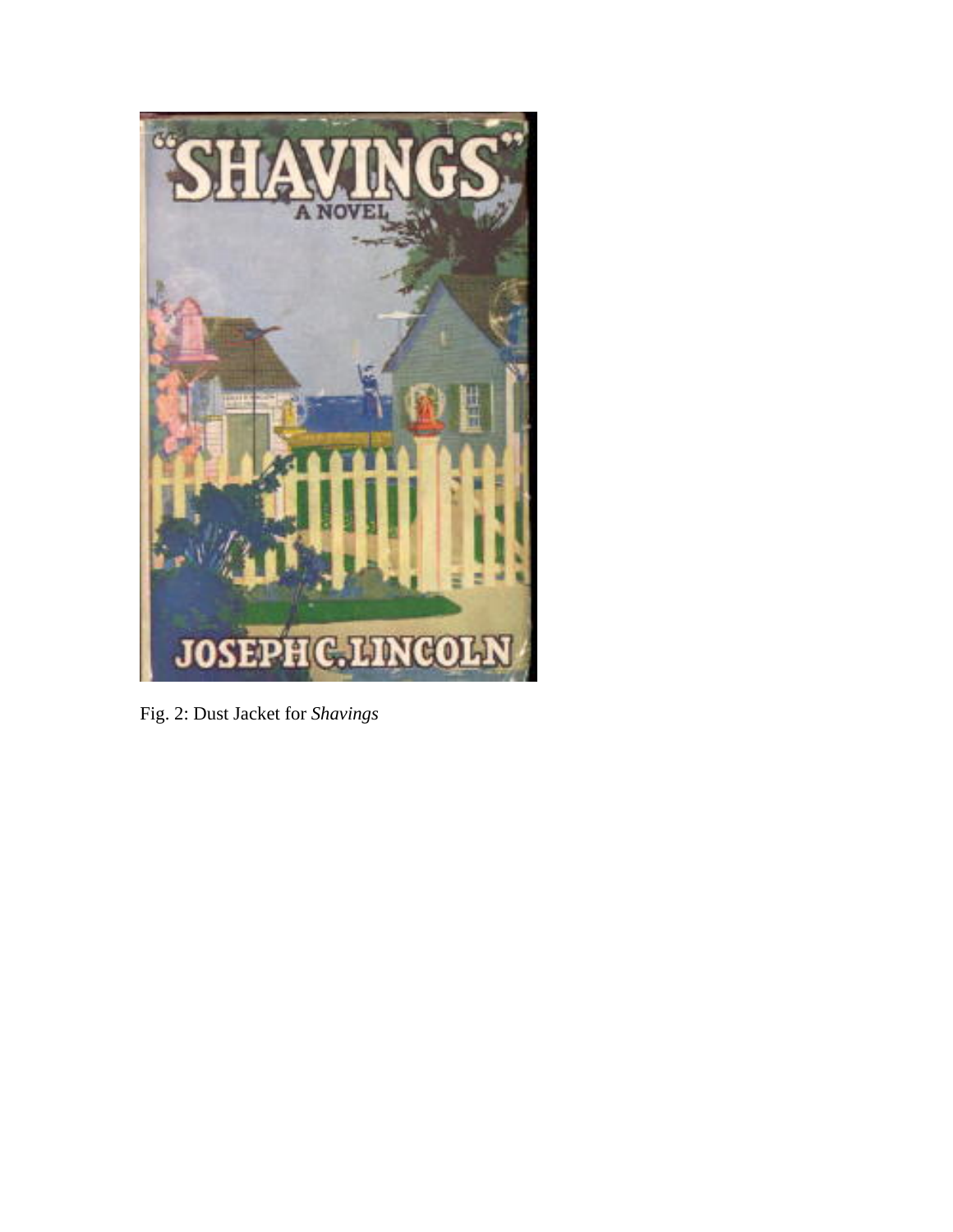

Fig. 3: Joseph C. Lincoln, ca. 1925